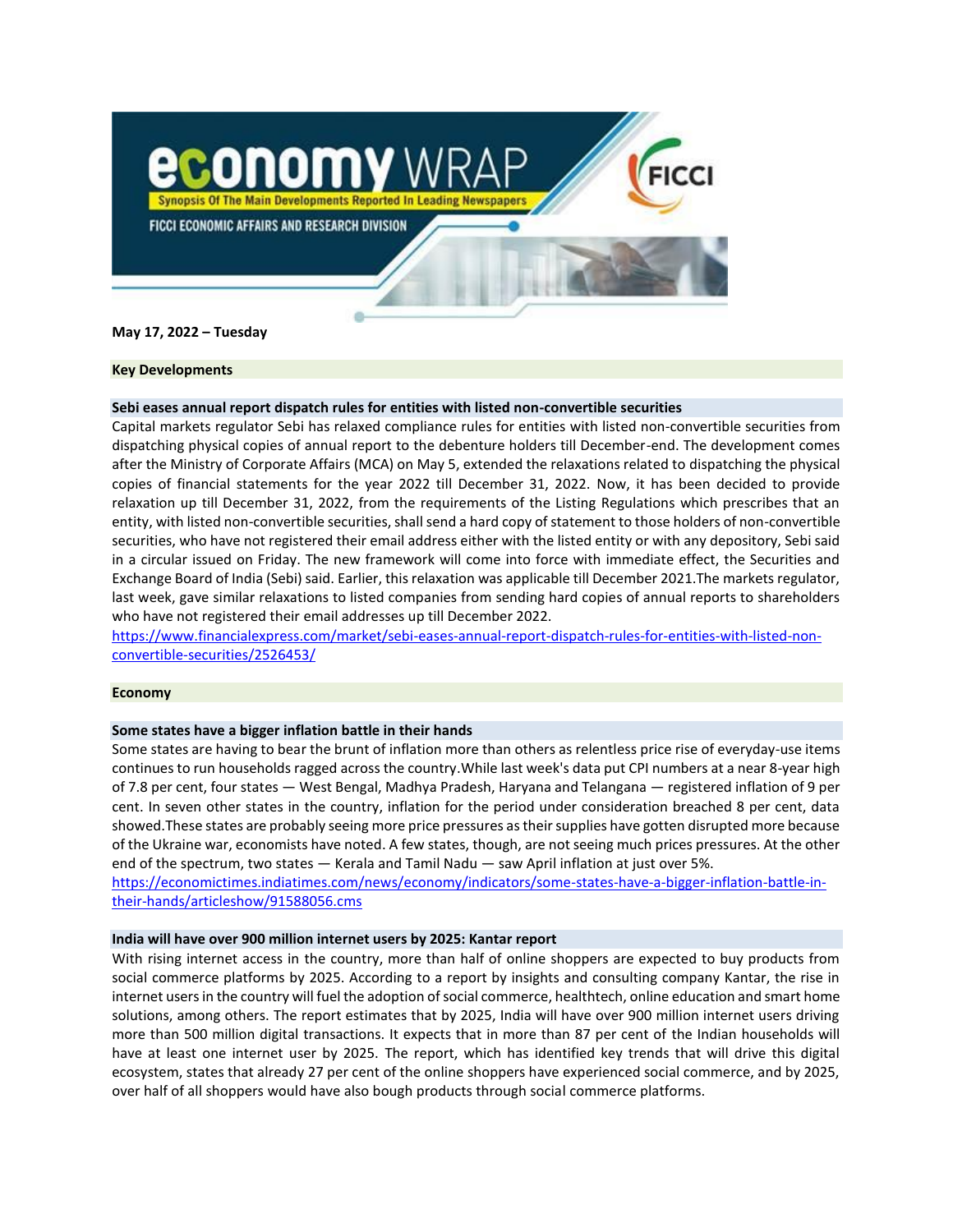[https://www.thehindubusinessline.com/economy/india-will-have-over-900-million-internet-users-by-2025-kantar](https://www.thehindubusinessline.com/economy/india-will-have-over-900-million-internet-users-by-2025-kantar-report/article65419416.ece)[report/article65419416.ece](https://www.thehindubusinessline.com/economy/india-will-have-over-900-million-internet-users-by-2025-kantar-report/article65419416.ece)

# **Banking and Finance**

#### **SEBI reviews regulations to keep pace with use of tech in the market**

The Securities and Exchange Board of India (SEBI), led by its new chairperson Madhabi Puri Buch, is undertaking a complete review of regulations to ensure it is ready to meet the challenges posed by the fast-changing adoption of technology by market players. The regulator is also seeking the Centre's clearance under the Information Technology Act to intercept and decrypt digital communications. SEBI has set up an internal committee to review regulations, according to a source close to the development. "Technology is changing fast and this has also changed the way the market operates. But some of the regulations are from an earlier era. We want to make sure the regulations keep pace with innovations in the marketplace. While innovation will always be ahead, regulations should not be more than two steps behind," said the source.

[https://www.thehindubusinessline.com/markets/sebireviews-regulations-to-keep-pace-with-use-of-tech-in-the](https://www.thehindubusinessline.com/markets/sebireviews-regulations-to-keep-pace-with-use-of-tech-in-the-market/article65419473.ece)[market/article65419473.ece](https://www.thehindubusinessline.com/markets/sebireviews-regulations-to-keep-pace-with-use-of-tech-in-the-market/article65419473.ece)

#### **Govt puts Pawan Hans sale on hold over NCLT order against winning consortium member**

The government has put on hold the sale of Pawan Hans as it is legally examining an NCLT order against Almas Global, which is part of the winning consortium, an official said on Monday. "We will do a legal examination of the NCLT order before proceeding further. Letter of Award has not been issued," the official said. Last month, the government selected M/s Star9 Mobility Pvt Ltd, a consortium of M/s Big Charter Private Limited, M/s Maharaja Aviation Private Limited and M/s Almas Global Opportunity Fund SPC, as the winning bidder for Pawan Hans. Star9 Mobility had quoted Rs 211.14 crore for Pawan Hans, which was above the Reserve Price of Rs 199.92 crore fixed by the government on the basis of valuation carried out by the transaction adviser and asset valuer.

[https://economictimes.indiatimes.com/news/economy/policy/govt-puts-pawan-hans-sale-on-hold-over-nclt](https://economictimes.indiatimes.com/news/economy/policy/govt-puts-pawan-hans-sale-on-hold-over-nclt-order-against-winning-consortium-member/articleshow/91599957.cms?utm_source=ETTopNews&utm_medium=HPTN&utm_campaign=AL1&utm_content=23)[order-against-winning-consortium-](https://economictimes.indiatimes.com/news/economy/policy/govt-puts-pawan-hans-sale-on-hold-over-nclt-order-against-winning-consortium-member/articleshow/91599957.cms?utm_source=ETTopNews&utm_medium=HPTN&utm_campaign=AL1&utm_content=23)

[member/articleshow/91599957.cms?utm\\_source=ETTopNews&utm\\_medium=HPTN&utm\\_campaign=AL1&utm\\_c](https://economictimes.indiatimes.com/news/economy/policy/govt-puts-pawan-hans-sale-on-hold-over-nclt-order-against-winning-consortium-member/articleshow/91599957.cms?utm_source=ETTopNews&utm_medium=HPTN&utm_campaign=AL1&utm_content=23) [ontent=23](https://economictimes.indiatimes.com/news/economy/policy/govt-puts-pawan-hans-sale-on-hold-over-nclt-order-against-winning-consortium-member/articleshow/91599957.cms?utm_source=ETTopNews&utm_medium=HPTN&utm_campaign=AL1&utm_content=23)

#### **RBI may raise interest rates to pre-pandemic level by August amid war-induced high inflation: SBI Research**

The Reserve Bank of India will inevitably hike interest rates in the upcoming monetary policy meetings and may take the rates upto the pre-pandemic levels of 5.15 per cent as early as August due to biting inflation, according to an SBI research report. Food prices in rural areas and fuel prices in urban areas have risen sharply. This inflation is largely because of the Russia-Ukraine war which has put pressure on the supply chain, and hence it is futile to blame Reserve Bank of India (RBI) for the inflationary pressure, the report added. "Using February as the base case (the beginning of the Ukraine and Russia conflict), our study reveals that because of war alone, Food and Beverages (assuming that vegetable price increase was mostly because of seasonal factors, that are largely domestic) and Fuel and Light & Transport contributed 52% of the increase in overall inflation since February. If we also add the impact of input costs particularly on the FMCG sector, thus adding the contribution of personal care and effects, the total impact at all India level comes to 59%, purely because of war," according to the SBI Ecowrap published Monday. [https://www.financialexpress.com/economy/rbi-may-raise-interest-rates-to-pre-pandemic-level-by-august-amid](https://www.financialexpress.com/economy/rbi-may-raise-interest-rates-to-pre-pandemic-level-by-august-amid-war-induced-high-inflation-sbi-research/2526337/)[war-induced-high-inflation-sbi-research/2526337/](https://www.financialexpress.com/economy/rbi-may-raise-interest-rates-to-pre-pandemic-level-by-august-amid-war-induced-high-inflation-sbi-research/2526337/)

### **Spiraling inflation may boost gold demand as a hedge: Report**

Despite the World Gold Council's projection of a dip in consumer demand for the precious metal this fiscal on the back of rising prices and record imports last fiscal, a foreign brokerage report has suggested that the demand may rise more than generally projected as households may snap up the metal as a hedge against spiralling inflation. Gold imports rose 33.34 per cent to USD 46.14 billion in FY22 to 837 tonnes or 1.5 times above the pandemic low in FY21 and 12 per cent more than the pre-pandemic average of FY16-20, leading to a higher current account deficit that's seen at 3 per cent of GDP, government data showed last month. Gold imports are projected to marginally decline to USD 43 billion in FY23, according to UBS Securities India report released on Monday. The surge in gold imports in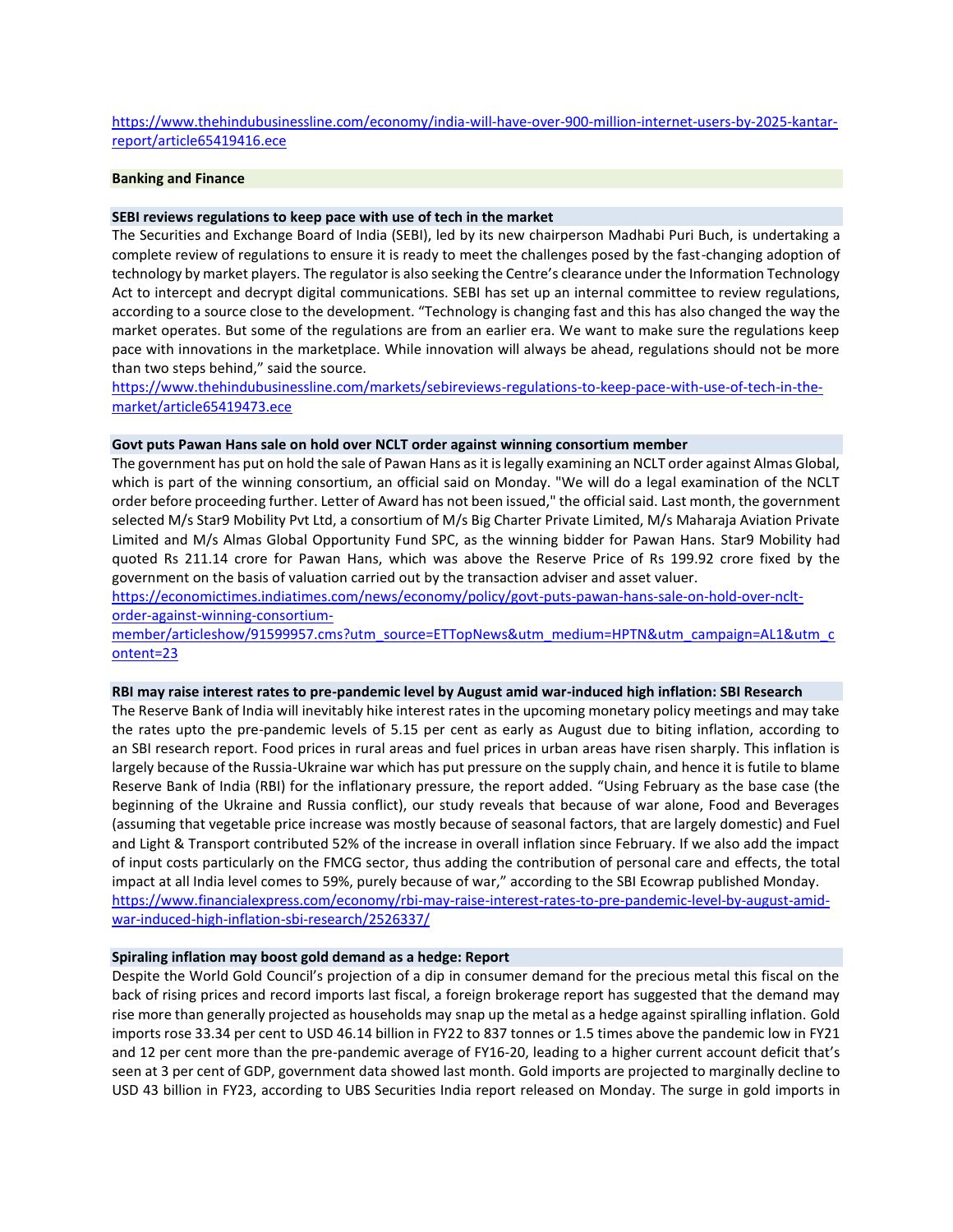FY22 contributed to the widening of the trade deficit to USD 192.41 billion as against USD 102.62 billion in FY21. India is the world's second-biggest gold consumer after China.

[https://www.financialexpress.com/market/commodities/spiraling-inflation-may-boost-gold-demand-as-a-hedge](https://www.financialexpress.com/market/commodities/spiraling-inflation-may-boost-gold-demand-as-a-hedge-report/2526771/)[report/2526771/](https://www.financialexpress.com/market/commodities/spiraling-inflation-may-boost-gold-demand-as-a-hedge-report/2526771/)

#### **Industry**

# **Smartphone companies no longer keen on mass segment**

The Indian smartphone market is seeing a fundamental shift in the way it operates due to high input costs and changing consumer trends, with smartphone makers finding it hard to make and sell phones in the segment under ₹10,000, which used to drive the highest volumes even till last year. The mass segment, under ₹10,000, has seen a 15% decline in shipments in the first quarter of 2022, according to market trackers, resulting from the prevailing chip shortage, high logistics costs and softening demand, which is driving the volumes up in the subsequent - ₹10,000- 20,000 - price segment. As a result, the average selling price (ASP) has increased to ₹16,000 in the first quarter, according to IDC India. Counterpoint Research also found the ₹10,000-20,000 price band grew by 9% on-year in the quarter, the same time when the sub-₹10,000 segment shrank by 15%.

[https://economictimes.indiatimes.com/industry/cons-products/electronics/smartphone-companies-no-longer](https://economictimes.indiatimes.com/industry/cons-products/electronics/smartphone-companies-no-longer-keen-on-mass-segment/articleshow/91604225.cms)[keen-on-mass-segment/articleshow/91604225.cms](https://economictimes.indiatimes.com/industry/cons-products/electronics/smartphone-companies-no-longer-keen-on-mass-segment/articleshow/91604225.cms)

#### **Premium vehicle sales on an upswing: Report**

While supply-chain issues have affected a raft of vehicle manufacturers, counterintuitively, models priced higher than the entry level have continued to find buyers, as per a Crisil report. While supply-chain issues have affected a raft of vehicle manufacturers, counterintuitively, models priced higher than the entry level have continued to find buyers, as per a Crisil report. A stark difference in income sentiment of the respective target consumers, a sharper rise in the prices of lower-end cars, fewer options (some manufacturers exited the segment), and a slew of new launches that have increased the preference for higher-priced cars.

https://economictimes.indiatimes.com/industry/auto/auto-news/premium-vehicle-sales-on-an-upswingreport/articleshow/91590260.cms

#### **Tech-enabled players to account for 20 per cent of used-car sales by FY26: Report**

Tech-enabled players in the Indian used-car market are likely to account for a 20-22 per cent share in FY26, up from 2-3 per cent now, according to Praxis Global Alliance, a management consulting and advisory services firm. The market has seen the rise of a number of tech-enabled players including Cars24, CarDekho, Spinny, CarTradeTech and Droom, who are engaged in the sales, servicing and finance of used cars.

[https://www.thehindubusinessline.com/companies/tech-enabled-players-to-account-for-one-fifth-of-used-car](https://www.thehindubusinessline.com/companies/tech-enabled-players-to-account-for-one-fifth-of-used-car-sales-by-fy26/article65418845.ece)[sales-by-fy26/article65418845.ece](https://www.thehindubusinessline.com/companies/tech-enabled-players-to-account-for-one-fifth-of-used-car-sales-by-fy26/article65418845.ece)

#### **Indian tablet market grows 68% in March 2022 quarter; Lenovo leads**

The tablet market in India grew 68 per cent year-on-year in the first quarter ended March 2022, with Lenovo leading the chart, a Cybermedia Research report released on Monday said. According to the report, tablet shipments are likely to register a healthy 10-12 per cent growth in 2022. The 4G tablets recorded 74 per cent year-on-year growth during the reported quarter. "Driven by the pandemic and the continuous rise and ebb of the COVID-19 cases, many of the sectors are persisting with hybrid or remote work. This is continuing to fuel the adoption of tablets for work, e-learning and content consumption use cases. "The education and healthcare sector have contributed to the uptick in the overall tablet market in India," Cybermedia Research (CMR) analyst-industry intelligence group Menka Kumari said. "The education and healthcare sector have contributed to the uptick in the overall tablet market in India," Cybermedia Research (CMR) analyst-industry intelligence group Menka Kumari said.

[https://economictimes.indiatimes.com/industry/cons-products/electronics/indian-tablet-market-grows-68-in](https://economictimes.indiatimes.com/industry/cons-products/electronics/indian-tablet-market-grows-68-in-march-2022-quarter-lenovo-leads/articleshow/91599847.cms?utm_source=ETTopNews&utm_medium=HPTN&utm_campaign=AL1&utm_content=23)[march-2022-quarter-lenovo-](https://economictimes.indiatimes.com/industry/cons-products/electronics/indian-tablet-market-grows-68-in-march-2022-quarter-lenovo-leads/articleshow/91599847.cms?utm_source=ETTopNews&utm_medium=HPTN&utm_campaign=AL1&utm_content=23)

[leads/articleshow/91599847.cms?utm\\_source=ETTopNews&utm\\_medium=HPTN&utm\\_campaign=AL1&utm\\_cont](https://economictimes.indiatimes.com/industry/cons-products/electronics/indian-tablet-market-grows-68-in-march-2022-quarter-lenovo-leads/articleshow/91599847.cms?utm_source=ETTopNews&utm_medium=HPTN&utm_campaign=AL1&utm_content=23) [ent=23](https://economictimes.indiatimes.com/industry/cons-products/electronics/indian-tablet-market-grows-68-in-march-2022-quarter-lenovo-leads/articleshow/91599847.cms?utm_source=ETTopNews&utm_medium=HPTN&utm_campaign=AL1&utm_content=23)

#### **Agriculture**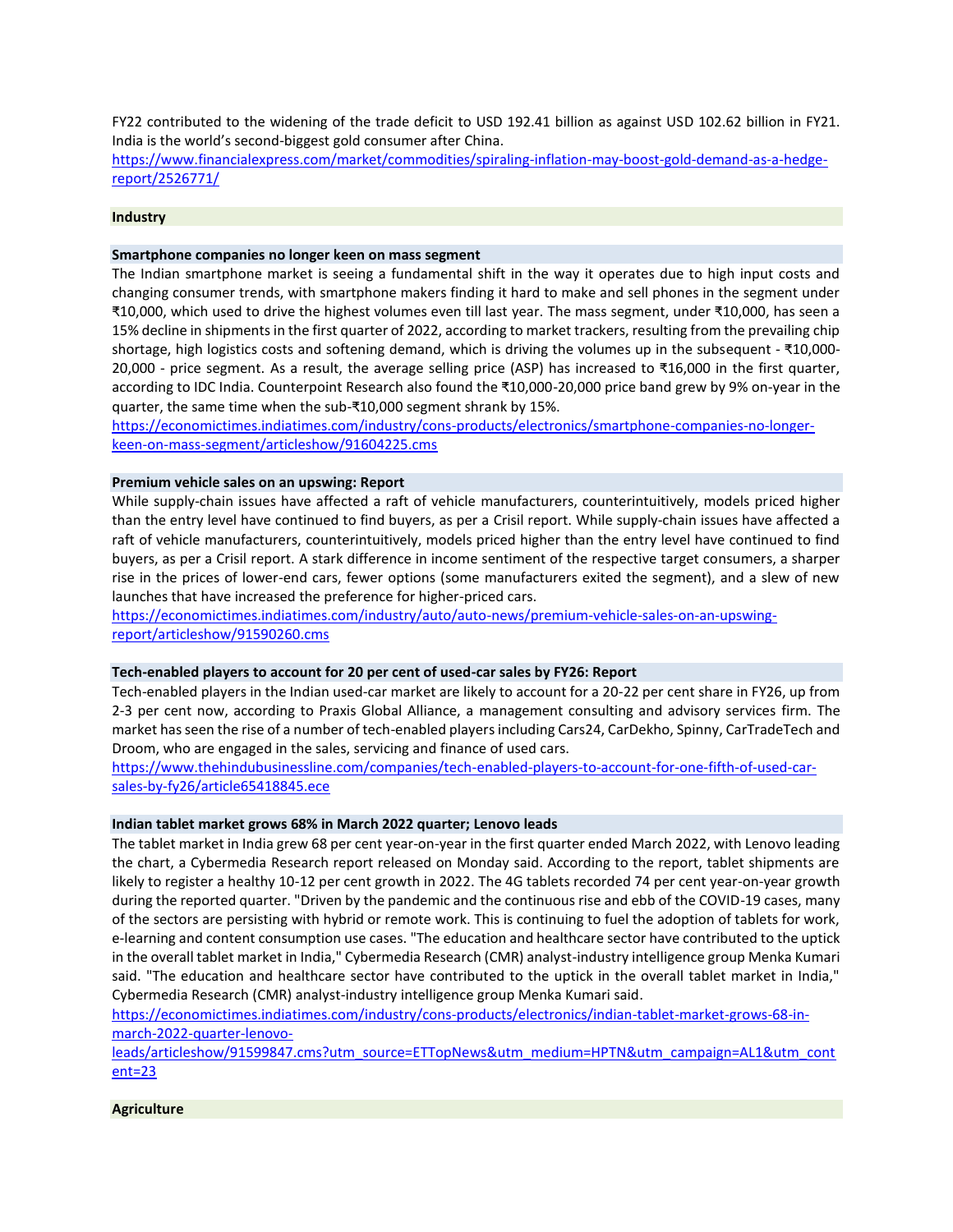### **Steeper MSP hikes likely as farm input costs soar**

A spurt in farm input costs will likely force the government to announce a higher-than-usual hike in the benchmark prices of summer-sown crops for the crop year starting July, sources told FE. Any such move could inflate procurement costs for welfare programmes and potentially add to price pressure, putting both the government and the central bank in a tricky situation, as they step in to douse the inflation fire in the wake of the Ukraine crisis. In 2021-22, the government had raised the minimum support prices (MSPs) of over a dozen Kharif crops by just 1-7% from a year before. The hike this time around could be more substantial, if not massive, as the government will seek a middle ground to balance the interest of producers with that of consumers, said the sources. A senior finance ministry official conceded that the surge in input costs is "definitely a matter of concern" and could ultimately drive up the food subsidy bill. If the cost of farm production soars, the MSPs may have to be hiked accordingly. <https://www.financialexpress.com/economy/steeper-msp-hikes-likely-as-farm-input-costs-soar/2525794/>

# **Wheat prices, arrivals drop in many states following ban on exports**

With wheat prices in many parts of the country dropping in view of the Centre's ban on the grain's exports, wheat arrivals in some States have dropped over the last couple of days. Traders said the current situation could be temporary and do not see a substantial fall in prices over the coming months. Both farmers and traders, who have wheat stocks, are still hopeful of realising better rates whenever they bring the grains to the market. "Before the ban, wheat prices were at ₹2,250/quintal and have come down to ₹2,140 today. There was a drop of ₹40/quintal on Monday from the day before. However, it is temporary and there may not be a big fall," said Pawan Agarwal, a trader in Ghaziabad district of Uttar Pradesh which witnessed the highest arrivals in the State during May 14-16. [https://www.thehindubusinessline.com/economy/agri-business/wheat-prices-arrivals-drop-in-many-states](https://www.thehindubusinessline.com/economy/agri-business/wheat-prices-arrivals-drop-in-many-states-following-ban-on-exports/article65420052.ece)[following-ban-on-exports/article65420052.ece](https://www.thehindubusinessline.com/economy/agri-business/wheat-prices-arrivals-drop-in-many-states-following-ban-on-exports/article65420052.ece)

# **Energy**

# **Compressed natural gas set to be cheaper by ₹5-6 per kg**

Compressed natural gas (CNG) prices are likely to fall over the next few days as the overall cost of gas has reduced for city gas companies, said industry executives. State-run GAIL will supply natural gas at \$8.04 per mmBtu during the second fortnight of May to city gas companies for domestic use and transport, said the executives, who did not wish to be identified. This will help companies cut CNG rates by ₹5-6 per kg, an executive said, adding that the reduction would vary from operator to operator. GAIL's supply price is higher than \$6.10 that city gas companies pay for domestic gas but is much lower than the cost they incur in importing gas. Cheap domestic gas supplies haven't been able to keep pace with rising CNG demand as city gas services have spread across the country and more drivers have switched to CNG vehicles. This has prompted city gas distributors to source pricey imports. Rates in international spot markets have been highly volatile in past eight months and are currently around \$22 per mmBtu. [https://economictimes.indiatimes.com/industry/energy/oil-gas/compressed-natural-gas-set-to-be-cheaper-by-5-](https://economictimes.indiatimes.com/industry/energy/oil-gas/compressed-natural-gas-set-to-be-cheaper-by-5-6-per-kg/articleshow/91604026.cms) [6-per-kg/articleshow/91604026.cms](https://economictimes.indiatimes.com/industry/energy/oil-gas/compressed-natural-gas-set-to-be-cheaper-by-5-6-per-kg/articleshow/91604026.cms)

### **Jet fuel prices at all-time high with 5.3% hike; 10th increase this year**

Jet fuel prices on Monday were hiked by a steep 5.3 per cent - the tenth straight increase this year -- to an all-time high, in line with a surge in global energy prices. The price of aviation turbine fuel (ATF) -- the fuel that helps aeroplanes fly -- was hiked by Rs 6,188.25 per kilolitre, or 5.29 per cent, to Rs 1,23,039.71 per kl (Rs 123 per litre) in the national capital, according to a price notification of state-owned fuel retailers. This is the 10th straight increase in jet fuel prices this year. Meanwhile, petrol and diesel prices remained unchanged for the 41st straight day after rising by a record Rs 10 per litre each. Petrol and diesel prices were hiked by Rs 10 a litre between March 22 and April 6 and have remained on freeze thereafter. State-owned oil firms have offered no reason for keeping petrol and diesel prices on freeze while raising ATF rates.

[https://www.business-standard.com/article/economy-policy/jet-fuel-price-at-all-time-high-with-5-3-hike-10th](https://www.business-standard.com/article/economy-policy/jet-fuel-price-at-all-time-high-with-5-3-hike-10th-increase-this-year-122051600489_1.html)[increase-this-year-122051600489\\_1.html](https://www.business-standard.com/article/economy-policy/jet-fuel-price-at-all-time-high-with-5-3-hike-10th-increase-this-year-122051600489_1.html)

### **Petrol, diesel sales rebound in May**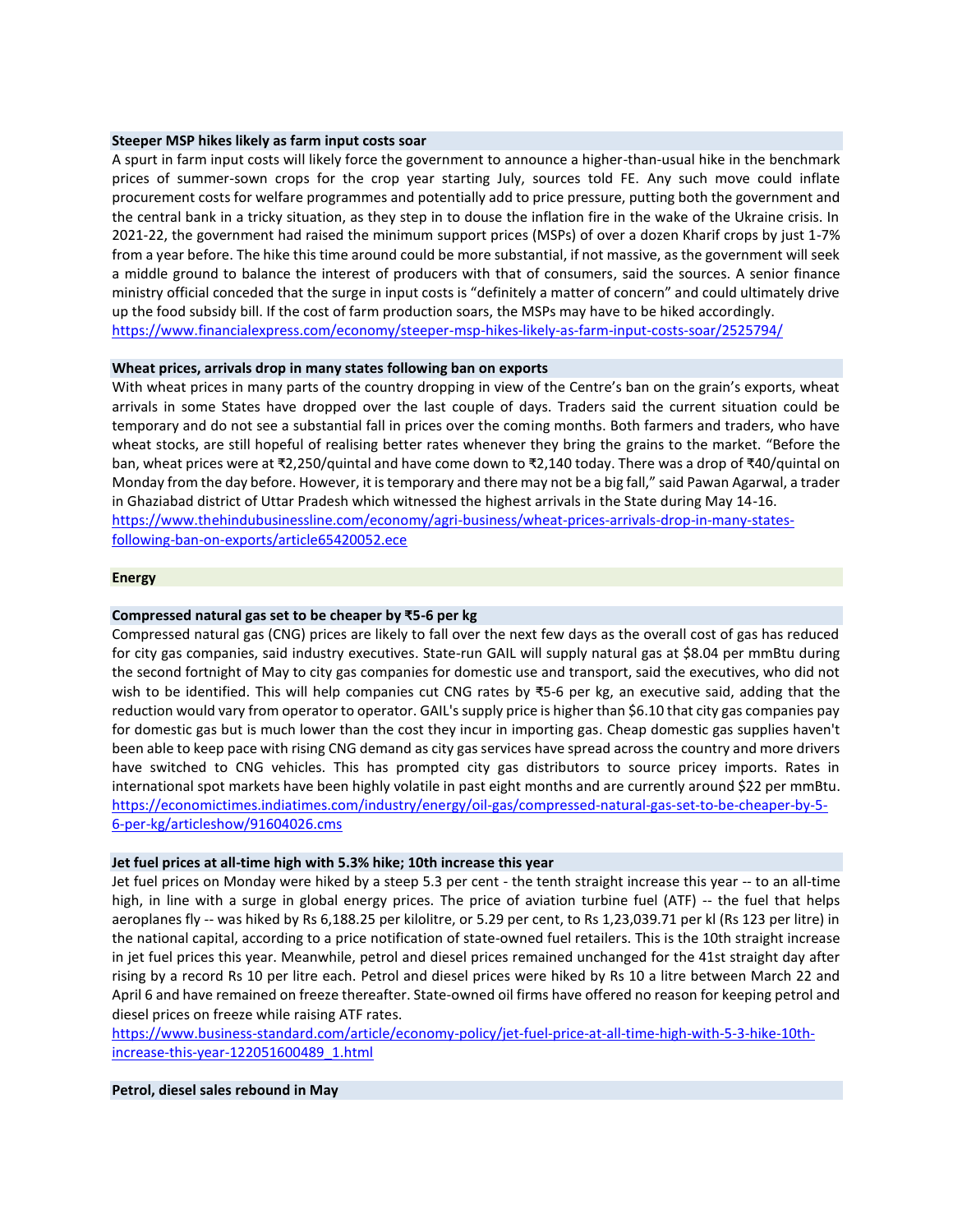India's petrol and diesel consumption jumped in May as pick up in the economic activity as well as the start of the harvesting season aided the return of demand, a preliminary industry data showed on Monday. Petrol sales grew 14 per cent during the first half of May when compared with the same period in the preceding month, while diesel demand rose 1.8 per cent. Cooking gas LPG, which last month saw consumption declining because of high prices, posted a 2.8 per cent rise in sales during May 1-15. Petrol sales by state-owned fuel retailers, which control roughly 90 per cent of the market, at 1.28 million tonnes during May 1-15 were 59.7 per cent higher than the same period last year and 16.3 per cent higher than the period in 2019, preliminary industry data showed.

[https://economictimes.indiatimes.com/industry/energy/oil-gas/petrol-diesel-sales-rebound-in-](https://economictimes.indiatimes.com/industry/energy/oil-gas/petrol-diesel-sales-rebound-in-may/articleshow/91591920.cms?utm_source=ETTopNews&utm_medium=HPTN&utm_campaign=AL1&utm_content=23)

[may/articleshow/91591920.cms?utm\\_source=ETTopNews&utm\\_medium=HPTN&utm\\_campaign=AL1&utm\\_conte](https://economictimes.indiatimes.com/industry/energy/oil-gas/petrol-diesel-sales-rebound-in-may/articleshow/91591920.cms?utm_source=ETTopNews&utm_medium=HPTN&utm_campaign=AL1&utm_content=23) [nt=23](https://economictimes.indiatimes.com/industry/energy/oil-gas/petrol-diesel-sales-rebound-in-may/articleshow/91591920.cms?utm_source=ETTopNews&utm_medium=HPTN&utm_campaign=AL1&utm_content=23)

# **Telecom**

# **PM Narendra Modi to launch 5G testbed on May 17**

Prime Minister Narendra Modi will launch a 5G testbed on Tuesday which will support the country's telecom industry and startups to validate their products, prototypes and solutions in the fifth generation, as well as next-generation technologies. Modi will address a virtual program on Tuesday, marking the silver jubilee celebration of the Telecom Regulatory Authority of India (TRAI). The PM will also release a postal stamp to commemorate the occasion, as per a government press release. The 5G testbed has been developed as a multi-institute collaborative project by a total of eight institutes, led by IIT Madras. The other institutes that participated in the project include IIT Delhi, IIT Hyderabad, IIT Bombay, IIT Kanpur, IISc Bangalore, Society for Applied Microwave Electronics Engineering & Research (SAMEER) and Centre of Excellence in Wireless Technology (CEWiT).

[https://economictimes.indiatimes.com/industry/telecom/telecom-news/pm-narendra-modi-to-launch-5g-testbed](https://economictimes.indiatimes.com/industry/telecom/telecom-news/pm-narendra-modi-to-launch-5g-testbed-on-may-17/articleshow/91599346.cms)[on-may-17/articleshow/91599346.cms](https://economictimes.indiatimes.com/industry/telecom/telecom-news/pm-narendra-modi-to-launch-5g-testbed-on-may-17/articleshow/91599346.cms)

# **'Mandatory local gear testing from July 1 may delay 4G expansion, 5G roll outs'**

The government's push for the first wave of 5G network rollouts by August-September could hit a snag with the likelihood of disruptions in network gear availability in India in the coming weeks. This is since the Department of Telecommunications (DoT) wants all imported network gear to be tested for safety checks at local labs, post-July 1, 2022, under the Mandatory Testing & Certification of Telecom Equipment (MTCTE) regime. Senior industry executives said DoT's insistence on in-country testing of network equipment by local labs recognised by its technical arm, Telecom Engineering Centre (TEC), could end up disrupting timely gear supplies to telcos and derail 5G rollouts. They want the in-country testing deadlineto be extended to January 1, 2023, from the current July 1 deadline. This, they said, is since local labs are yet to gain the necessary expertise to undertake comprehensive testing of latest imported radio network gear such as base stations, microwave systems, switches or routers amongst others.

[https://economictimes.indiatimes.com/industry/telecom/telecom-news/mandatory-local-gear-testing-from-july-1](https://economictimes.indiatimes.com/industry/telecom/telecom-news/mandatory-local-gear-testing-from-july-1-may-delay-4g-expansion-5g-roll-outs/articleshow/91594468.cms?utm_source=ETTopNews&utm_medium=HPTN&utm_campaign=AL1&utm_content=23) [may-delay-4g-expansion-5g-roll-](https://economictimes.indiatimes.com/industry/telecom/telecom-news/mandatory-local-gear-testing-from-july-1-may-delay-4g-expansion-5g-roll-outs/articleshow/91594468.cms?utm_source=ETTopNews&utm_medium=HPTN&utm_campaign=AL1&utm_content=23)

[outs/articleshow/91594468.cms?utm\\_source=ETTopNews&utm\\_medium=HPTN&utm\\_campaign=AL1&utm\\_conte](https://economictimes.indiatimes.com/industry/telecom/telecom-news/mandatory-local-gear-testing-from-july-1-may-delay-4g-expansion-5g-roll-outs/articleshow/91594468.cms?utm_source=ETTopNews&utm_medium=HPTN&utm_campaign=AL1&utm_content=23) [nt=23](https://economictimes.indiatimes.com/industry/telecom/telecom-news/mandatory-local-gear-testing-from-july-1-may-delay-4g-expansion-5g-roll-outs/articleshow/91594468.cms?utm_source=ETTopNews&utm_medium=HPTN&utm_campaign=AL1&utm_content=23)

### **Healthcare**

### **Union Minister Meghwal launches mental health helpline**

Minister of State for Parliamentary Affairs & Culture Arjun Ram Meghwal, launched a free mental health helpline run by AXA France Vie's India division and Delhi-based non governmental organization (NGO) Manas Foundation. The 24X7 pan India helpline will provide mental health support and consultations from counsellors and psychologists. "In the aftermath of COVID-19 there have been increasing incidents of depression and suicides," said Meghwal adding that the helpline will generate awareness about mental illness and provide support to individuals. "Through this initiative, we aim to help bridge the major gap in care for people suffering with poor mental health, which is integral to ensure holistic wellbeing," said Gordon Watson, CEO of AXA Asia & Africa.

[https://economictimes.indiatimes.com/industry/healthcare/biotech/healthcare/union-minister-meghwal](https://economictimes.indiatimes.com/industry/healthcare/biotech/healthcare/union-minister-meghwal-launches-mental-health-helpline/articleshow/91602204.cms)[launches-mental-health-helpline/articleshow/91602204.cms](https://economictimes.indiatimes.com/industry/healthcare/biotech/healthcare/union-minister-meghwal-launches-mental-health-helpline/articleshow/91602204.cms)